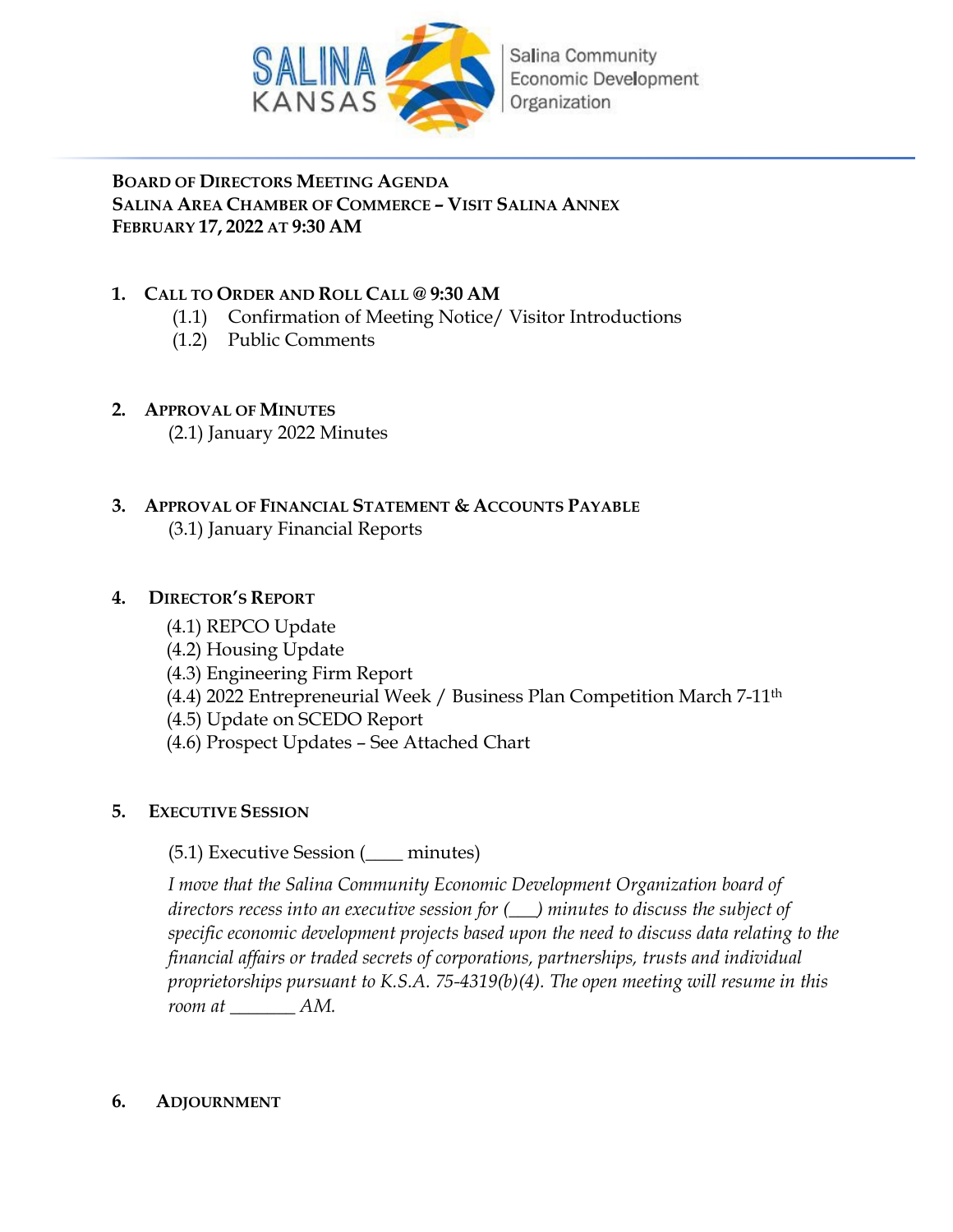

#### **CITY OF SALINA, KANSAS REGULAR MEETING OF THE SALINA COMMUNITY ECONOMIC DEVELOPMENT ORGANIZATION, INC. January 20, 2022** Via in person and Zoom Link

**CALL TO ORDER AND ROLL CALL** The Regular Meeting of the Salina Community Economic Development Organization, Inc. was called to order at 9:30 AM by Lloyd Davidson, Board President.

(1.1) Confirmation of Meeting Notice Robinson confirmed that the meeting notice was made public via email, news release, and social media.

Those present and comprising a quorum:

In person: Zoom (Z): Jim Maes Brian Richardson (Z) Cheryl Murray Paula Fried (Z) Pete Brungardt Lloyd Davidson John Gunn Max Wellbrock-Talley

Also present:

Mitch Robinson, Salina Community Economic Dev. Organization, Executive Director Robin VanAtta, Salina Community Economic Dev. Organization Administrative Assistant Jim Weese, County Commissioner, Saline County Mike Schrage, City Manager, City of Salina Dr. Alysia Starkey, CEO/Dean, Kansas State University Salina Aerospace & Technology Campus Melissa Bixby, Commercial and Mortgage Lender, Central National Bank Phillip Smith-Hanes, County Administrator, Saline County Eric Brown, President, Salina Area Chamber of Commerce

Absent: Frank Hampton

(1.2) Public Comment No Public Comment

#### **APPROVAL OF MINUTES**

(2.1) Moved by Maes, seconded by Wellbrock-Talley to approve the December 16, 2021 minutes Aye: (8). Nay: (0). Motion carried.

#### **APPROVAL OF FINANCIAL STATEMENT AND ACCOUNTS PAYABLE**

(3.1) December Financial Reports Moved by Gunn, seconded by Brungardt to approve the December 2021 financial reports Aye: (8). Nay: (0). Motion carried.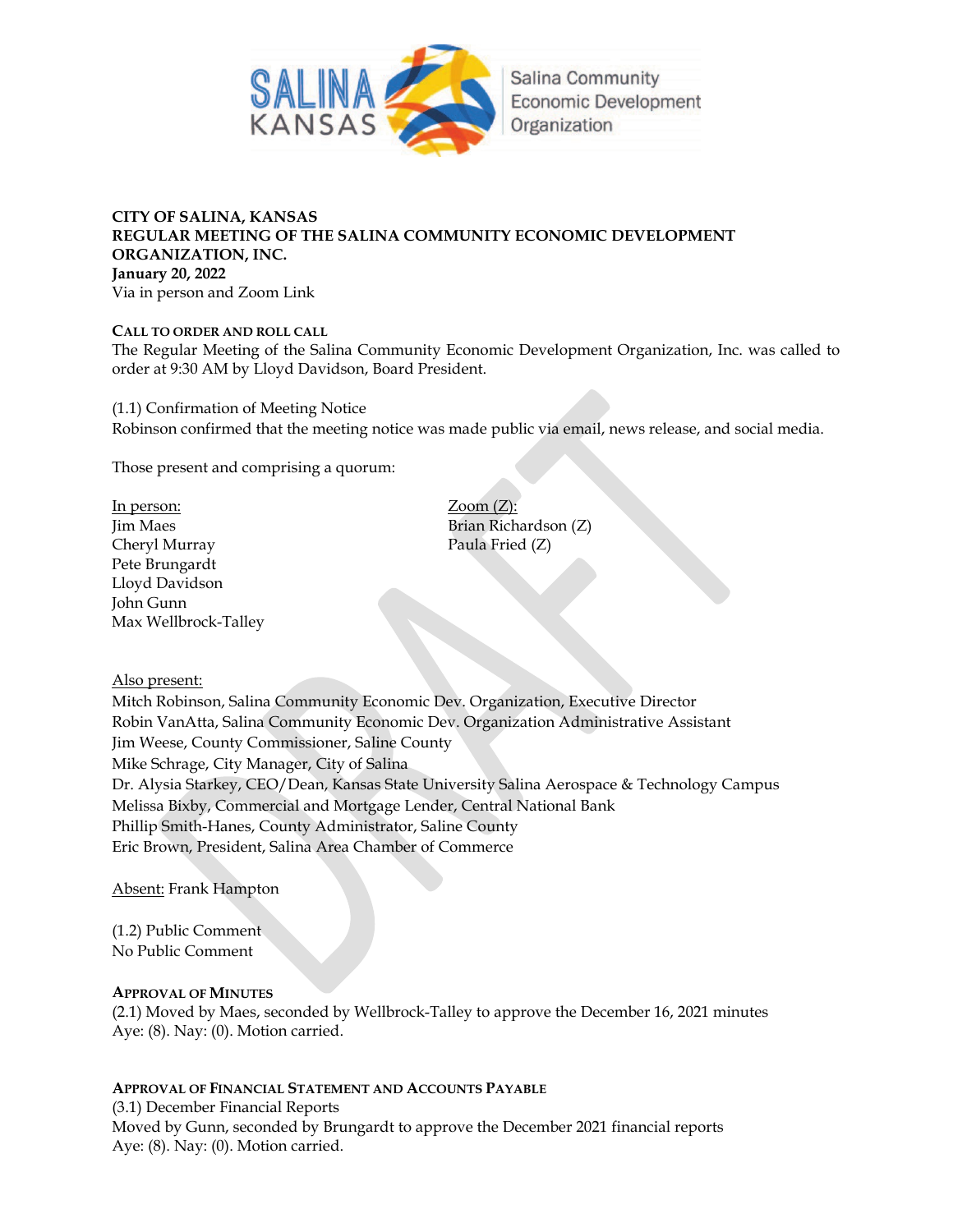#### **DIRECTOR'S REPORT**

(5.1) REPCO Update Office staff submitted the revised and complete blue form to the City Manager's office and recommendation will be presented to the City Commission on January 24, 2022.

(5.2) Housing Update

Robinson updated the group on a few new housing development opportunities and the existing possible developments.

#### (5.3) Engineering Firm Report

Robinson has a conference call scheduled with the company, City Manager, and the consultant from TranSystem.

(5.4) 2022 Entrepreneurial Week / Business Plan Competition March 7-11th Robinson reviewed the draft schedule of events. Prize amounts to be awarded: 1st Prize - \$8,000; 2nd Prize - \$5,000; and 3rd Prize - \$3,000. Tim Unruh is drafting a press release.

| (5.5) Election of Officers for 2022 |                                                     |
|-------------------------------------|-----------------------------------------------------|
|                                     | Robinson presented the following slate of officers: |
| President                           | Paula Fried                                         |
| Vice President                      | Brian Richardson                                    |
| Secretary                           | <b>Jim Maes</b>                                     |
| Treasurer                           | Max Wellbrock-Talley                                |

Moved by Brungardt, seconded by Murray to approve the slate of officers for 2022. Aye: (8). Nay: (0). Motion carried.

Robinson also recognized outgoing board members John Gunn and Chery. A \$50 donation will be made to a charity of their choosing in recognition of their service the EDO Board of Directors.

(5.6) Prospect Updates Robinson reviewed the Prospect Table that was included in the board packet.

#### **ADJOURNMENT**

Moved by Brungardt, seconded by Murray, to adjourn the meeting at 10:25 AM. Aye: (8). Nay: (0). Motion carried.

Lloyd Davidson, Board President

\_\_\_\_\_\_\_\_\_\_\_\_\_\_\_\_\_\_\_\_\_\_\_\_\_\_\_\_\_\_\_\_\_\_\_\_\_

ATTEST:

Cheryl Murray, Board Secretary

\_\_\_\_\_\_\_\_\_\_\_\_\_\_\_\_\_\_\_\_\_\_\_\_\_\_\_\_\_\_\_\_\_\_\_\_\_\_\_\_\_\_\_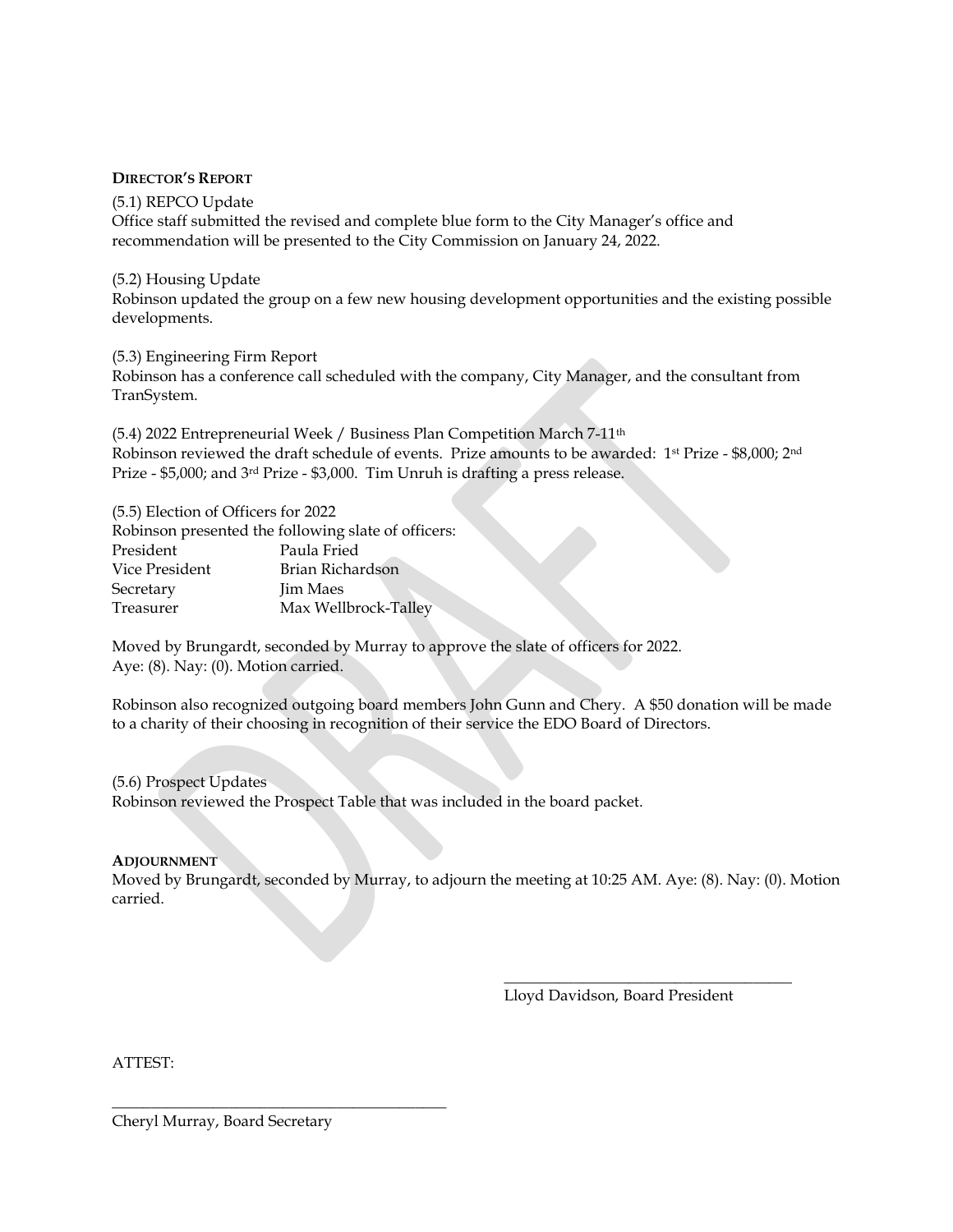|                                           | Jan 31, 22   |
|-------------------------------------------|--------------|
| <b>ASSETS</b>                             |              |
| <b>Current Assets</b>                     |              |
| <b>Checking/Savings</b>                   |              |
| <b>First Bank Kansas-Sweep Acct</b>       | 143,766.39   |
| <b>First Bank Kansas</b>                  | 64,437.74    |
| <b>Total Checking/Savings</b>             | 208,204.13   |
| <b>Other Current Assets</b>               |              |
| <b>Prepaid Health Insurance</b>           | -1,888.33    |
| <b>Total Other Current Assets</b>         | -1,888.33    |
| <b>Total Current Assets</b>               | 206,315.80   |
| <b>Fixed Assets</b>                       |              |
| <b>Furniture and Equipment</b>            |              |
| <b>Accumulated Depreciation - F&amp;E</b> | -6,329.44    |
| <b>Furniture and Equipment - Other</b>    | 6,145.49     |
| <b>Total Furniture and Equipment</b>      | -183.95      |
| <b>Total Fixed Assets</b>                 | -183.95      |
| TOTAL ASSETS                              | 206,131.85   |
| <b>LIABILITIES &amp; EQUITY</b>           |              |
| Liabilities                               |              |
| <b>Current Liabilities</b>                |              |
| <b>Accounts Payable</b>                   |              |
|                                           |              |
| <b>Accounts Payable</b>                   | -1,196.94    |
| <b>Total Accounts Payable</b>             | $-1,196.94$  |
| <b>Credit Cards</b>                       |              |
| VISA - First Bank Kansas                  | -66.55       |
| <b>Total Credit Cards</b>                 | $-66.55$     |
| <b>Other Current Liabilities</b>          |              |
| <b>Payroll Liabilities</b>                |              |
|                                           |              |
| <b>FICA Taxes</b>                         | -358.26      |
| <b>Medicare Taxes</b>                     | 479.64       |
| <b>Federal W/H Taxes</b>                  | 3.114.94     |
| <b>State W/H Taxes</b>                    | 26.45        |
| <b>State Unemployment Taxes</b>           | $-395.00$    |
| <b>Total Payroll Liabilities</b>          | 2,867.77     |
| <b>Total Other Current Liabilities</b>    | 2,867.77     |
| <b>Total Current Liabilities</b>          | 1,604.28     |
| <b>Total Liabilities</b>                  | 1,604.28     |
| <b>Equity</b>                             |              |
| Net Assets w/ Donor Restriction           | 20,000.00    |
| <b>Retained Earnings</b>                  | 199,273.98   |
| <b>Net Income</b>                         | $-14,746.41$ |
| <b>Total Equity</b>                       | 204,527.57   |
| TOTAL LIABILITIES & EQUITY                | 206,131.85   |
|                                           |              |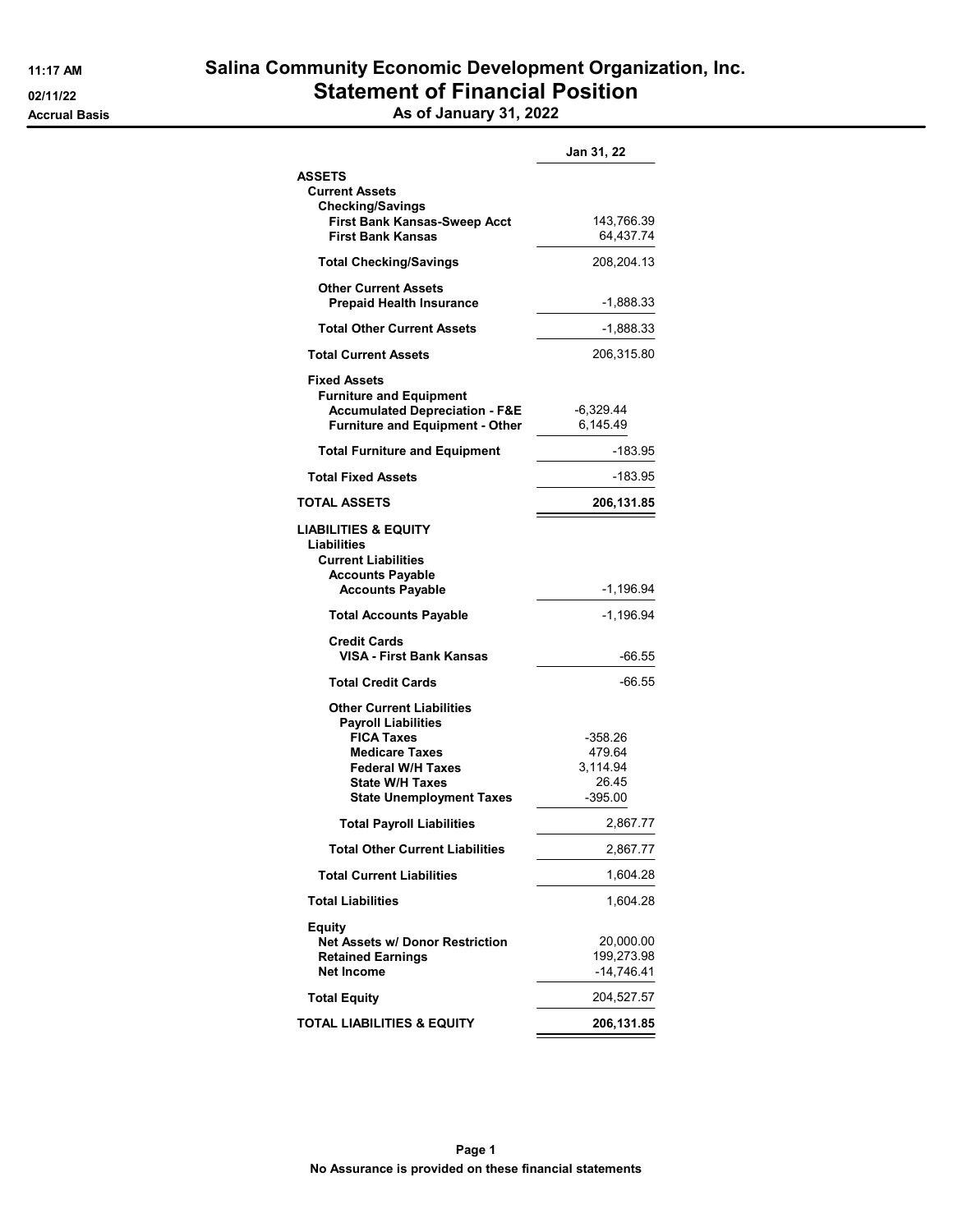# 11:19 AM Salina Community Economic Development Organization, Inc. 02/11/22 Statement of Activities w/Prev Year Comparison

Accrual Basis January 2022

|                                                                   | Jan 22                | <b>Jan 21</b>         | % Change          |
|-------------------------------------------------------------------|-----------------------|-----------------------|-------------------|
| <b>Ordinary Income/Expense</b><br>Income                          |                       |                       |                   |
| <b>Investments</b><br>Interest-Savings, Short-term CD             | 36.77                 | 59.56                 | -38.3%            |
| <b>Total Investments</b>                                          | 36.77                 | 59.56                 | $-38.3%$          |
| <b>Member Contributions</b>                                       | 21,250.00             | 0.00                  | 100.0%            |
| <b>Total Income</b>                                               | 21,286.77             | 59.56                 | 35,640.0%         |
| <b>Gross Profit</b>                                               | 21,286.77             | 59.56                 | 35,640.0%         |
| <b>Expense</b><br><b>Business Expenses</b>                        |                       |                       |                   |
| <b>Memberships</b>                                                | 300.00                | 0.00                  | 100.0%            |
| <b>Marketing Events</b><br><b>Miscellaneous Expense</b>           | 549.77<br>0.00        | 0.00<br>20.00         | 100.0%<br>-100.0% |
| <b>Total Business Expenses</b>                                    | 849.77                | 20.00                 | 4,148.9%          |
| <b>Contract Services</b>                                          |                       |                       |                   |
| <b>Accounting Fees</b><br><b>Outside Contract Services</b>        | 568.03                | 0.00                  | 100.0%            |
|                                                                   | 7,475.11              | 0.00                  | 100.0%            |
| <b>Total Contract Services</b>                                    | 8,043.14              | 0.00                  | 100.0%            |
| <b>Operations</b>                                                 |                       |                       |                   |
| <b>StartUp Salina Expenses</b><br><b>Dues &amp; Subscriptions</b> | 84.05<br>195.00       | 0.00<br>149.00        | 100.0%<br>30.9%   |
| <b>Advertising/Promotion</b>                                      | 1,580.00              | 1,365.00              | 15.8%             |
| Books, Subscriptions, Refere                                      | 3,278.18              | 0.00                  | 100.0%            |
| <b>Supplies</b>                                                   | 499.22                | 50.85                 | 881.8%            |
| Telephone, Telecommunicati                                        | 329.74                | 315.65                | 4.5%              |
| <b>Total Operations</b>                                           | 5,966.19              | 1,880.50              | 217.3%            |
| <b>Other Types of Expenses</b>                                    |                       |                       |                   |
| Depreciation                                                      | 34.08<br>343.50       | 125.26<br>351.50      | -72.8%<br>$-2.3%$ |
| Insurance - Liability, D and O<br><b>Other Costs</b>              | 0.00                  | 5.04                  | -100.0%           |
| <b>Total Other Types of Expenses</b>                              | 377.58                | 481.80                | $-21.6%$          |
| <b>Payroll Expenses</b>                                           |                       |                       |                   |
| <b>Employee Health Ins</b>                                        | 2,140.21              | 419.19                | 410.6%            |
| Director Health & Life Ins                                        | 3,463.91              | 672.40                | 415.2%            |
| <b>Car Allowance</b>                                              | 500.00                | 500.00                | $0.0\%$           |
| <b>Payroll Taxes</b><br><b>Wages &amp; Salaries</b>               | 1,060.74<br>13,365.88 | 1,040.72<br>13,104.18 | 1.9%<br>2.0%      |
| <b>Total Payroll Expenses</b>                                     | 20,530.74             | 15,736.49             | 30.5%             |
| <b>Travel and Meetings</b>                                        |                       |                       |                   |
| Meals                                                             | 134.49                | 0.00                  | 100.0%            |
| Travel                                                            | 131.27                | 0.00                  | 100.0%            |
| <b>Total Travel and Meetings</b>                                  | 265.76                | 0.00                  | 100.0%            |
| <b>Total Expense</b>                                              | 36,033.18             | 18,118.79             | 98.9%             |
| <b>Net Ordinary Income</b>                                        | -14,746.41            | -18,059.23            | 18.3%             |
| Net Income                                                        | -14,746.41            | -18,059.23            | 18.3%             |
|                                                                   |                       |                       |                   |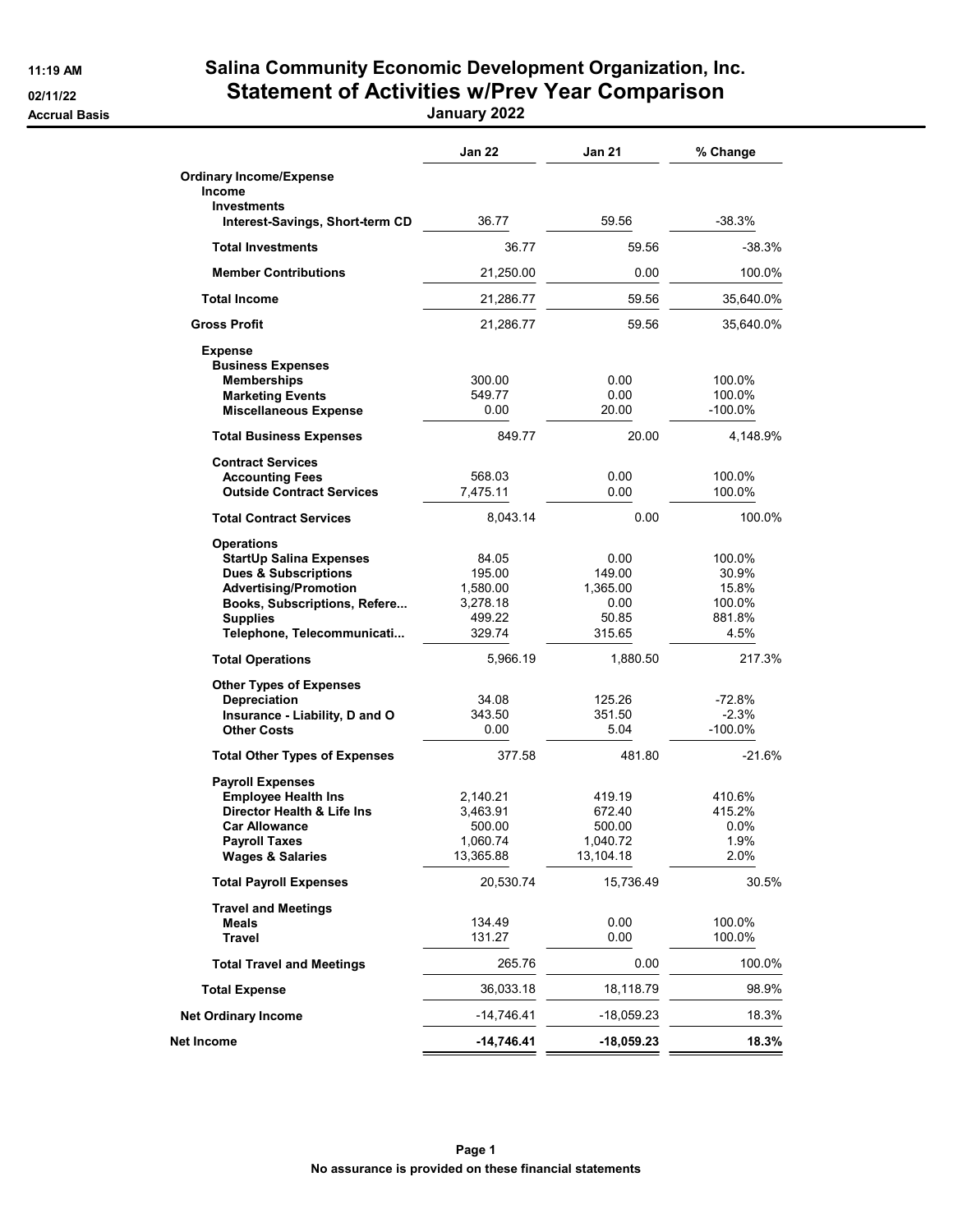# **Salina Community Economic Development Organization, Inc. Statement of Activities w/Prev Year Budget Comparison**

 **January 2022**

|                                         | Actual          | Actual          | Actual                   | Actual       | Budget YTD   |
|-----------------------------------------|-----------------|-----------------|--------------------------|--------------|--------------|
|                                         | <b>Jan 2022</b> | <b>Jan 2021</b> | Jan - Jan 22             | Jan - Jan 21 | Jan - Dec 22 |
| <b>Ordinary Income/Expense</b>          |                 |                 |                          |              |              |
| Income                                  |                 |                 |                          |              |              |
| Start up Salina Income                  |                 |                 |                          |              | 333.33       |
| <b>Marketing Events Sponsorships</b>    |                 |                 |                          |              |              |
| <b>Member Contributions</b>             | 21,250.00       |                 | 21,250.00                | ÷.           | 30,000.00    |
| <b>Investments-Interest</b>             | 36.77           | 59.56           | 36.77                    | 59.56        | 125.00       |
| Pass Through Income                     |                 |                 |                          |              |              |
| <b>Miscellaneous Revenue</b>            |                 |                 |                          |              |              |
| Grants                                  |                 |                 |                          |              |              |
| <b>Total Income</b>                     | 21,286.77       | 59.56           | 21,286.77                | 59.56        | 30,458.33    |
|                                         |                 |                 |                          |              |              |
| <b>Gross Profit</b>                     | 21,286.77       | 59.56           | 21,286.77                | 59.56        | 30,458.33    |
|                                         |                 |                 |                          |              |              |
| <b>Expense</b>                          |                 |                 |                          |              |              |
| <b>Business Expenses</b>                |                 |                 |                          |              |              |
| <b>Pass Through Payments</b>            |                 |                 |                          |              |              |
| <b>Memberships</b>                      | 300.00          |                 | 300.00                   |              | 208.33       |
| <b>Marketing Events</b>                 | 549.77          |                 | 549.77                   |              | 933.33       |
| <b>Miscellaneous Expense</b>            |                 | 20.00           |                          | 20.00        | 41.67        |
| <b>Business Registration Fees</b>       |                 | ÷               |                          | ÷            | 3.33         |
| <b>Total Business Expenses</b>          | 849.77          | 20.00           | 849.77                   | 20.00        | 1,186.66     |
|                                         |                 |                 |                          |              |              |
| <b>Contract Services</b>                |                 |                 |                          |              |              |
| <b>Accounting Fees</b>                  | 568.03          |                 | 568.03                   |              | 1,000.00     |
| <b>Outside Contract Services</b>        | 7,475.11        |                 | 7,475.11                 |              | 212.50       |
| <b>Contract Services - Other</b>        |                 |                 |                          |              |              |
| <b>Total Contract Services</b>          | 8,043.14        |                 | 8,043.14                 |              | 1,212.50     |
| <b>Facilities &amp; Equipment</b>       |                 |                 |                          |              |              |
| <b>Computer Replacement</b>             |                 |                 |                          |              | 125.00       |
| <b>Office Equipment</b>                 |                 |                 |                          |              | 70.83        |
| <b>Total Facilities &amp; Equipment</b> | $\blacksquare$  |                 | $\overline{\phantom{a}}$ |              | 195.83       |
|                                         |                 |                 |                          |              |              |
| Operations                              |                 |                 |                          |              |              |
| <b>StartUp Salina Expenses</b>          | 84.05           |                 | 84.05                    |              | 333.33       |
| Donations (Outgoing Board Recognition)  |                 |                 |                          |              | 12.50        |
| <b>Dues &amp; Subscriptions</b>         | 195.00          | 149.00          | 195.00                   | 149.00       | 250.00       |
| <b>Training Fees</b>                    |                 |                 |                          |              | 83.33        |
| <b>Advertising/Promotion</b>            | 1,580.00        | 1,365.00        | 1,580.00                 | 1,365.00     | 2,500.00     |
| <b>Repairs &amp; Maintenance</b>        |                 |                 |                          |              | 41.67        |
| Books, Subscriptions, Reference         | 3,278.18        |                 | 3,278.18                 |              | 333.33       |
| Postage, Mailing Service                |                 |                 |                          |              | 17.50        |
| <b>Printing and Copying</b>             |                 |                 |                          |              | 100.00       |
| <b>Supplies</b>                         | 499.22          | 50.85           | 499.22                   | 50.85        | 250.00       |
| <b>Telephone, Telecommunications</b>    | 329.74          | 315.65          | 329.74                   | 315.65       | 291.67       |
| <b>Total Operations</b>                 | 5,966.19        | 1,880.50        | 5,966.19                 | 1,880.50     | 4,213.33     |
|                                         |                 |                 |                          |              |              |
| <b>Other Types of Expenses</b>          |                 |                 |                          |              |              |
| <b>Taxes &amp; Licenses</b>             |                 |                 |                          |              |              |
| Depreciation                            | 34.08           | 125.26          | 34.08                    | 125.26       | 83.33        |
| <b>Other Costs</b>                      |                 | 5.04            |                          | 5.04         | 20.83        |
| Insurance - Liability, D and O          | 343.50          | 351.50          | 343.50                   | 351.50       | 500.00       |
| <b>Total Other Types of Expenses</b>    | 377.58          | 481.80          | 377.58                   | 481.80       | 604.16       |
|                                         |                 |                 |                          |              |              |
| <b>Payroll Expenses</b>                 |                 |                 |                          |              |              |
| <b>Retirement Contribution</b>          |                 |                 |                          |              | 1,000.00     |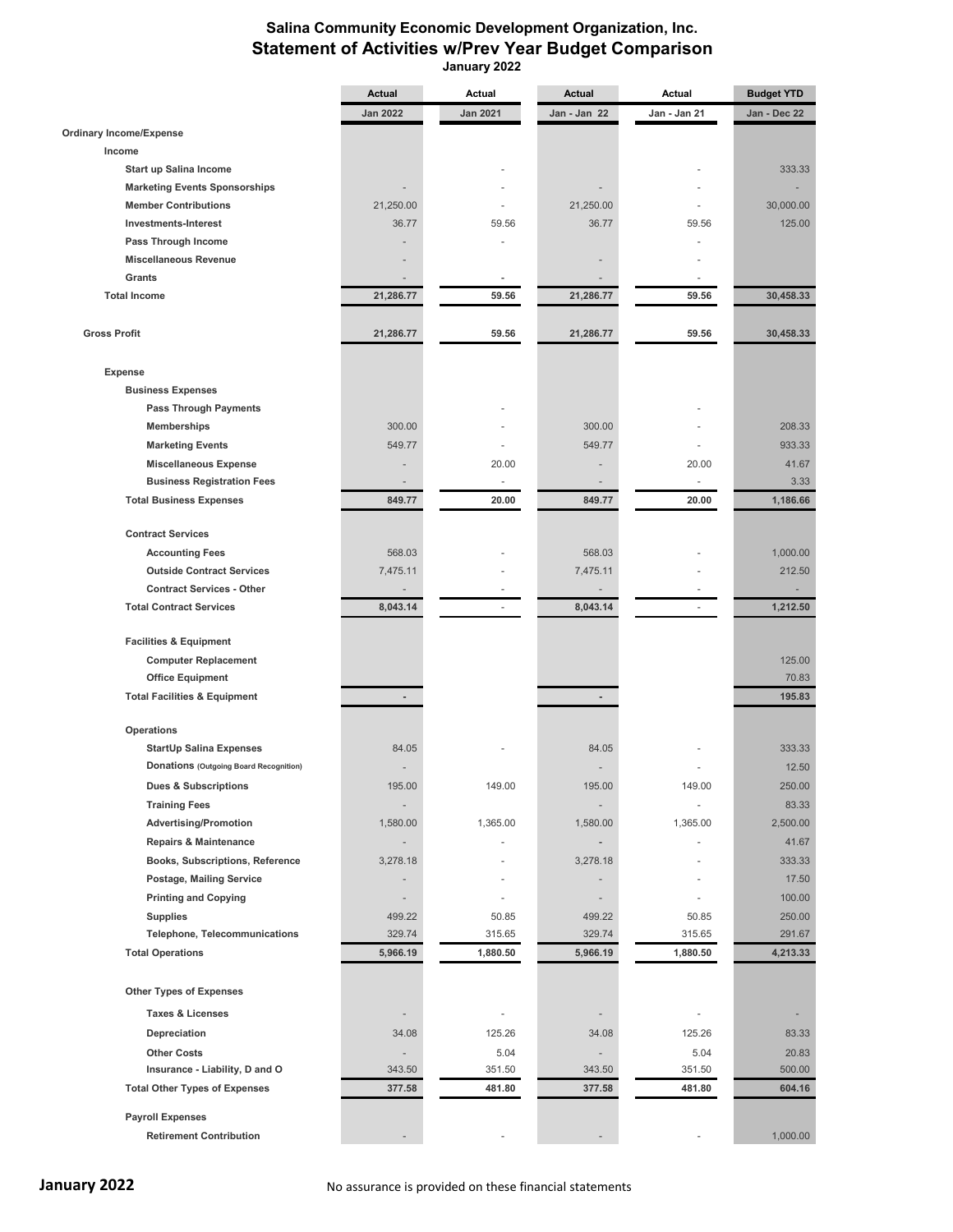# **Salina Community Economic Development Organization, Inc. Statement of Activities w/Prev Year Budget Comparison January 2022**

|                                    | <b>Actual</b>            | Actual                   | <b>Actual</b>            | <b>Actual</b> | <b>Budget YTD</b> |
|------------------------------------|--------------------------|--------------------------|--------------------------|---------------|-------------------|
|                                    | <b>Jan 2022</b>          | <b>Jan 2021</b>          | Jan - Jan 22             | Jan - Jan 21  | Jan - Dec 22      |
| <b>Director Relocation Expense</b> |                          |                          |                          |               |                   |
| <b>Employee Health Ins</b>         | 2,140.21                 | 419.19                   | 2,140.21                 | 419.19        | 583.33            |
| Director Health & Life Ins         | 3,463.91                 | 672.40                   | 3,463.91                 | 672.40        | 1,000.00          |
| <b>Car Allowance</b>               | 500.00                   | 500.00                   | 500.00                   | 500.00        | 500.00            |
| <b>Payroll Taxes</b>               | 1,060.74                 | 1,040.72                 | 1,060.74                 | 1,040.72      | 1,229.17          |
| <b>Wages &amp; Salaries</b>        | 13,365.88                | 13, 104. 18              | 13,365.88                | 13,104.18     | 15,000.00         |
| <b>Total Payroll Expenses</b>      | 20,530.74                | 15,736.49                | 20,530.74                | 15,736.49     | 19,312.50         |
| <b>Travel and Meetings</b>         |                          |                          |                          |               |                   |
| <b>Meals</b>                       | 134.49                   |                          | 134.49                   |               | 416.67            |
| Conference, Convention, Meeting    |                          | $\overline{\phantom{a}}$ |                          | ٠             | 208.33            |
| Travel                             | 131.27                   | ٠                        | 131.27                   |               | 958.33            |
| <b>Travel and Meetings - Other</b> | $\overline{\phantom{0}}$ |                          | $\overline{\phantom{m}}$ |               | 83.33             |
| <b>Total Travel and Meetings</b>   | 265.76                   |                          | 265.76                   |               | 1,666.66          |
| <b>Total Expense</b>               | 36,033.18                | 18,118.79                | 36,033.18                | 18,118.79     | 28,391.64         |
| <b>Net Ordinary Income</b>         | (14, 746.41)             | (18,059.23)              | (14, 746.41)             | (18,059.23)   | 2,066.69          |
| Net Income                         | (14, 746.41)             | (18,059.23)              | (14, 746.41)             | (18,059.23)   | 2,066.69          |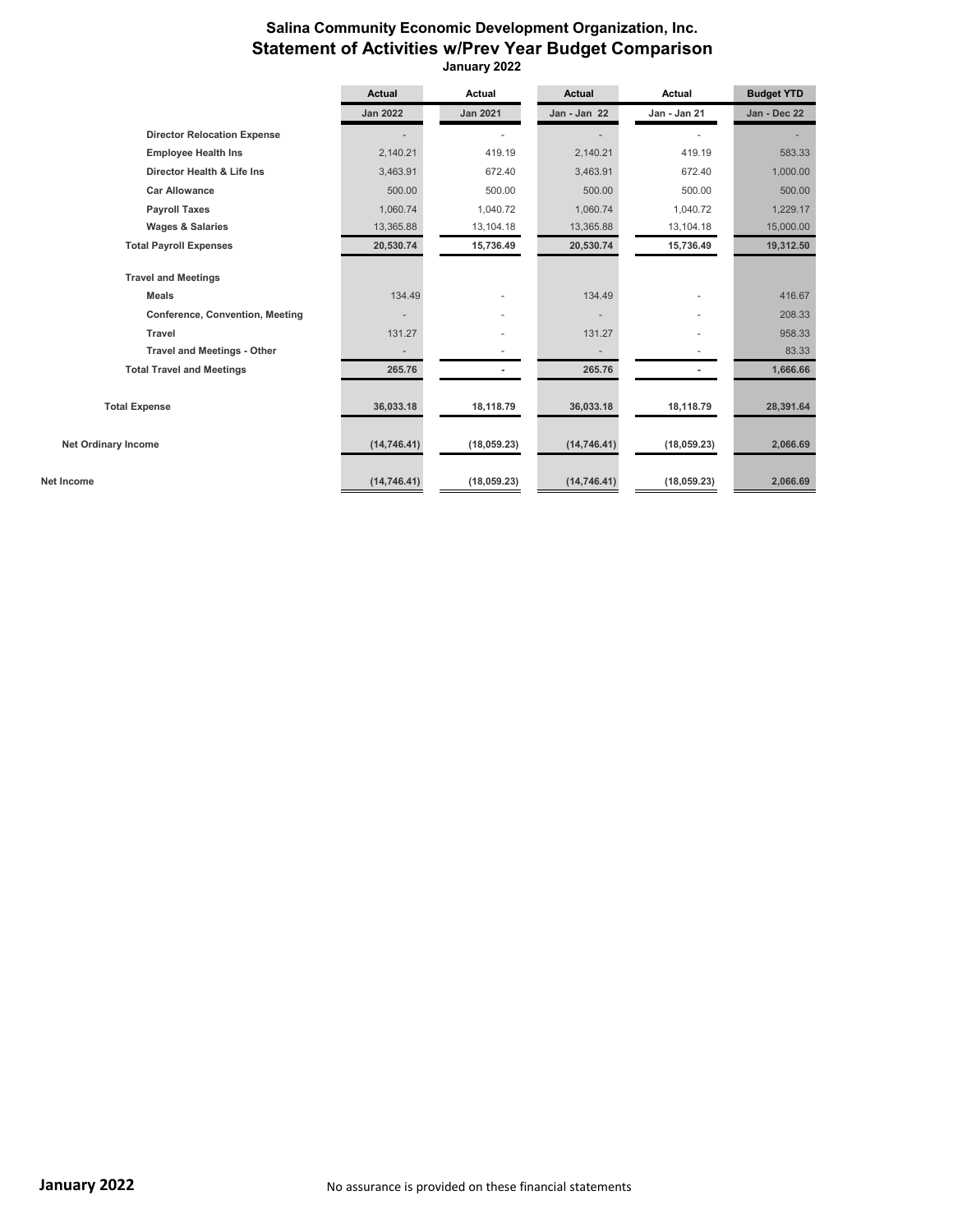

#### **FEBRUARY 2022 REPORT**

# **MARKETING / PROMOTION**

Working on two projects including partnership with Team Kansas and Department of Commerce concerning marketing meetings with targeted consultants and corporate real estate executives. We have worked with this program for the past five years. The second project is with the Kansas Department of Transportation Aviation Department. We have taken part with KDOT, KS Salina, KU, Wichita State, KS Department of Commerce concerning the major UAS trade show promoting Kansas as the location for drone/unmanned aerial vehicles. The show has been canceled or greatly reduced this past two years. They have plans for a full tradeshow with conference activities in Orlando. KDOT has requested our participation in helping to pay for the booth and fees.

We continue to work with Paula Fried and Michael Freeland making final design changes concerning report of the SCEDO activities for past three years. Final steps of getting approvals and last quotes from companies.

# **STRATEGIC PLANNING**

No activity at this time.

# **WORKFORCE TALENT / HOUSING**

Work continues on local efforts to seek funding from state SPARK committee. Application deadlines have been posted with local committee selecting top four projects for submittal to Lt Governor Toland and SPARK Committee. They including funding assisting to Drever Project concerning the former Ambassador Hotel site and property surrounding Menards. Approximately 1500 units would be developed. Second priority is development of Holmes Road which would be paving, curb and gutter and utility extension which would open development of over 1200 acres of property for home construction. Third priority is redevelopment of Magnolia Street from Interstate 135 west to Centennial Road. Widen to 3 lands, curb and gutter and other improvements including new rail crossing and bridges along route. Would help to take burden of new traffic from Schwan's expansion and new homes planned for the area. Fourth project is assistance to Indiana based developer who is looking at placing 220-unit apartment development targeted off Ohio Street.

Attended a meeting with community representatives involved in childcare here in Salina. Reviewed job description for the position to develop support for childcare workers in the area as well as assisting individuals seeking to start their own childcare center. This would be funded with \$80,000 remaining from a grant.

# **ETREPRENEURSHIP / SMALL BUSINESS DEVELOPMENT**

Efforts have progressed for the week of activities culminating in the first Charley Walker Entrepreneurial Challenge which is a business plan competition with the winner receiving \$8000 for first place, \$5000 for second place and \$3000 for third place. John Gunn has provided much of the leadership including getting Bennington Bank and JRI Hospitality to provide the funds for the prizes. The date is March 7-11<sup>th</sup> to include the Chamber's high school business plan competition, a panel of local business who have received assistance, a panel of women business owners and a training session concerning the use of social media for marketing purposes.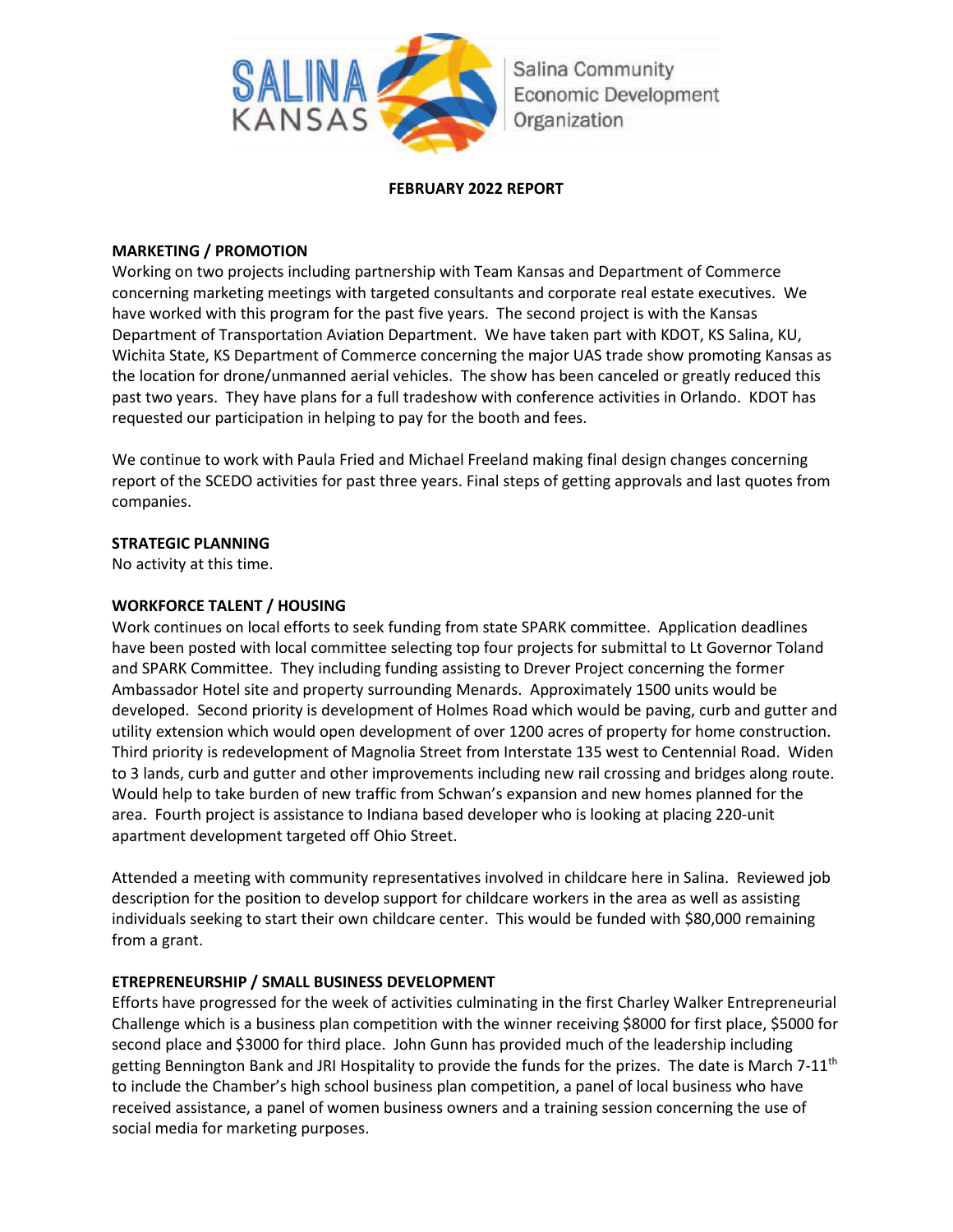

As a member of the Board of Directors of the Temple, we have been working on developing a plan to raise \$2 million for construction of a new elevator for the facility, new HVAC for the 6<sup>th</sup> floor and for and the addition of new ADA certified bathrooms for the building. Look to kick off the campaign in the 2<sup>nd</sup> quarter of 2022.

#### **PROSPECT MANAGEMENT**

The public hearing was held by the City of Salina for the first step related to the approval of tax abatement for REPCO to expand their plant with the construction of 36,000 sq feet of warehouse and production space along with 7000 sq feet of new office space. The project will generate 5 new jobs for the company.

The SCEDO's contact with a KC based railroad engineering firm continues to work with Union Pacific Railroad on the possible relocation of spur tracks north of the Great Plains plant along North Street. A rough estimate of approximately \$5.3 million would move the rail to the north allowing for access along the former tracks. UP is looking at alternative location the tracks could be moved to. There are state funds allocated for grant awards to assist with such a project at this time. An application will be submitted at the end of February.

Continue to have discussions with other projects considering Salina as the possible location for warehousing and production facilities.

# **SITES / BUILDINGS / TOOLS:**

Continue to monitor sites and available buildings within the community.

# **MONTHLY WEB/SOCIAL MEDIA STATISTICS**

| Website – (reported January 2022)     |                        |                                    |                               |  |                                    |                  |  |  |
|---------------------------------------|------------------------|------------------------------------|-------------------------------|--|------------------------------------|------------------|--|--|
|                                       | 164 users 162New Users |                                    | 180 Sessions 1.61 Pgs/Session |  |                                    | 1:07 Avg Session |  |  |
| 234 Pageviews                         |                        |                                    |                               |  |                                    |                  |  |  |
| Website -1/16/2022 - 2/10/2022        |                        |                                    |                               |  |                                    |                  |  |  |
| 175 users 172 New Users               |                        |                                    |                               |  | 201 Sessions 1.15 Pgs/Session      | 1:38 Avg Session |  |  |
| 409 Pageviews                         |                        |                                    |                               |  |                                    |                  |  |  |
|                                       |                        | Facebook – (reported January 2021) |                               |  |                                    |                  |  |  |
|                                       |                        | 263 Page Views 102 Post Reach      |                               |  | 50 Post Engagements 704 Page Likes |                  |  |  |
|                                       |                        | Facebook $-1/16/2022 - 2/10/2022$  |                               |  |                                    |                  |  |  |
| 710 Page Reach                        |                        | 296 Post Reach                     |                               |  | 50 Post Engagements                | 713 Page Likes   |  |  |
|                                       |                        |                                    |                               |  |                                    |                  |  |  |
| <b>Start Up Salina Facebook Group</b> |                        |                                    |                               |  |                                    |                  |  |  |

11/16/2021 – 305 members (+6) 12/12/2021 – 309 member (+4)  $1/17/2021 - 312$  members (+3) 2/11/2022 – 313 members (+1)